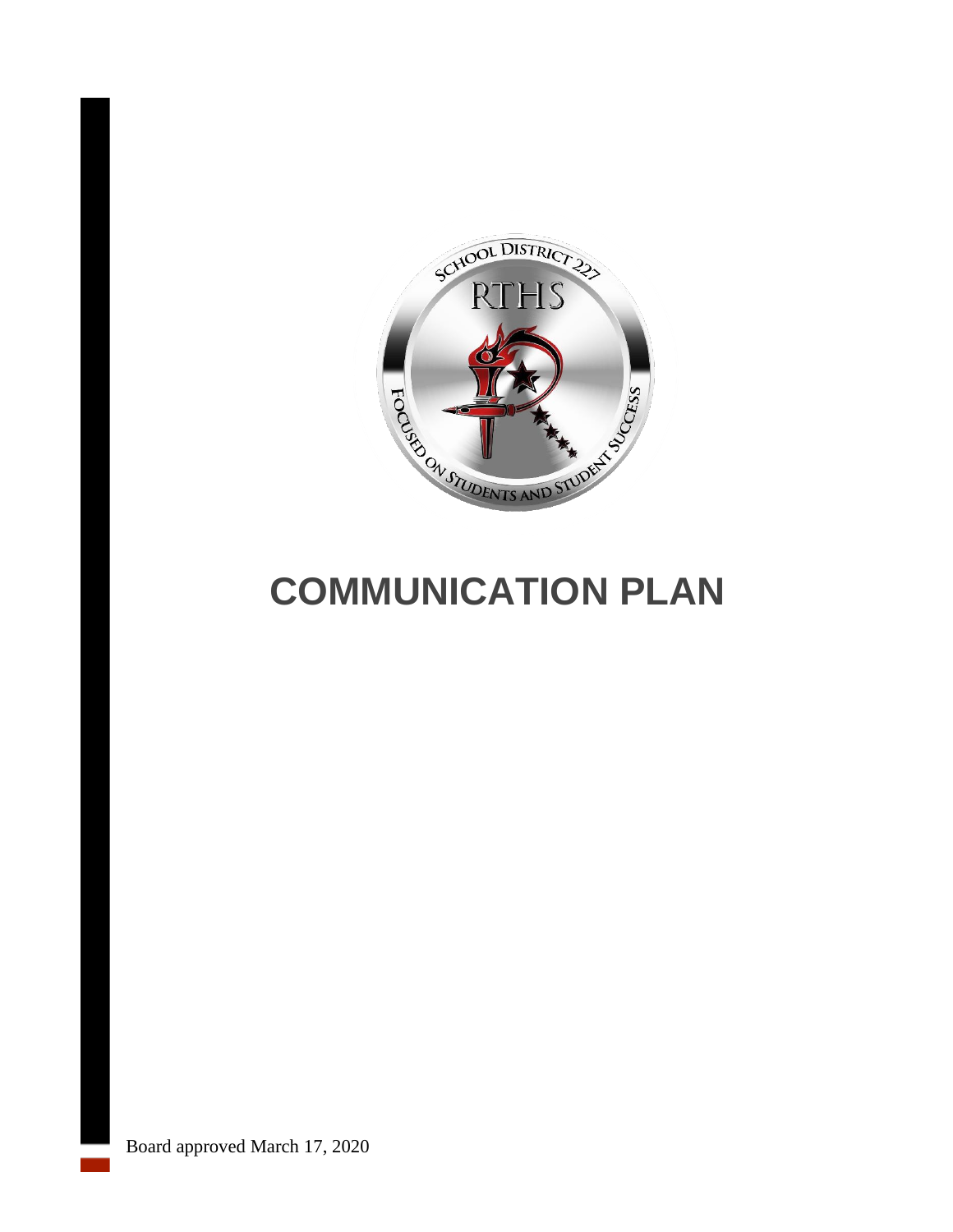# <span id="page-1-0"></span>**TABLE OF CONTENTS**

| <b>TABLE OF CONTENTS</b>                                         | $\overline{\mathbf{2}}$ |
|------------------------------------------------------------------|-------------------------|
| <b>EXECUTIVE SUMMARY</b>                                         | 3                       |
| <b>PART I – PROCESS, STAKEHOLDERS, MESSAGES &amp; EVALUATION</b> | $\overline{4}$          |
| A) Communication Audit                                           | $\overline{4}$          |
| <b>B</b> ) Planning Process                                      | $\overline{4}$          |
| C) Stakeholders                                                  | $\overline{4}$          |
| D) Key Messages                                                  | 5                       |
| E) Monitoring Success                                            | 5                       |
| <b>PART II - GOALS, STAKEHOLDERS &amp; TACTICS</b>               | 6                       |
| <b>PART III - COMMUNICATION ROADMAP</b>                          | 8                       |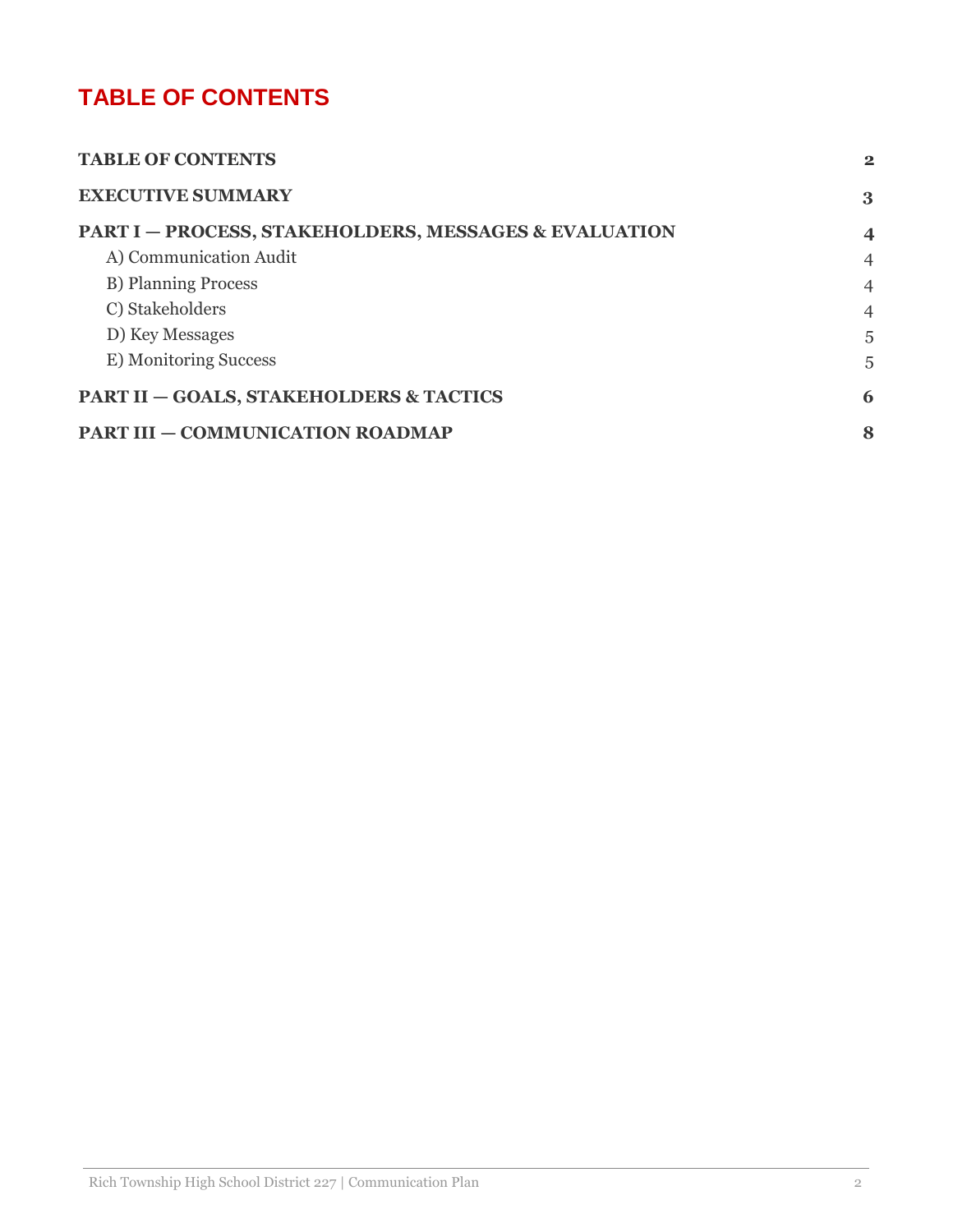# <span id="page-2-0"></span>**EXECUTIVE SUMMARY**

Rich Township High School District 227 has engaged in an effort to improve its communication and stakeholder engagement efforts through a comprehensive communication plan. The district began this process by conducting a communications audit, working with Jerry Gallagher of the Donovan Group. This audit examined the district's existing communication practices and included a staff survey, through which district-level administrators, principals and vice principals shared their thoughts and feedback on the district's current communication efforts.

The district then convened a communications committee, made up of building leaders, parents and other community members. From April to August 2019, the committee met three times. It began by discussing the district's current communication efforts, goals, opportunities and challenges. Then, committee members transitioned to determine several communication goals for the district. It then identified which stakeholders the district must reach, the messages it should use to reach those stakeholders and the most effective tools and tactics available to do so.

The following goals have been identified for Rich Township's communication efforts:

- The school district actively communicates news about the great things happening in its schools, along with its vision and initiatives to enhance student learning.
- The school district has a clear process for communicating to its identified stakeholders. All district communicators understand and use this process on a daily basis.
- The school district has a clear and unified brand image that reflects the value Rich Township provides to students, families and community members.
- The school district has fostered a sense of pride and belonging among all families in Rich Township, as indicated through responses in climate and culture surveys.

The plan that follows includes a variety of communication efforts meant to enable the school district to reach these specific goals.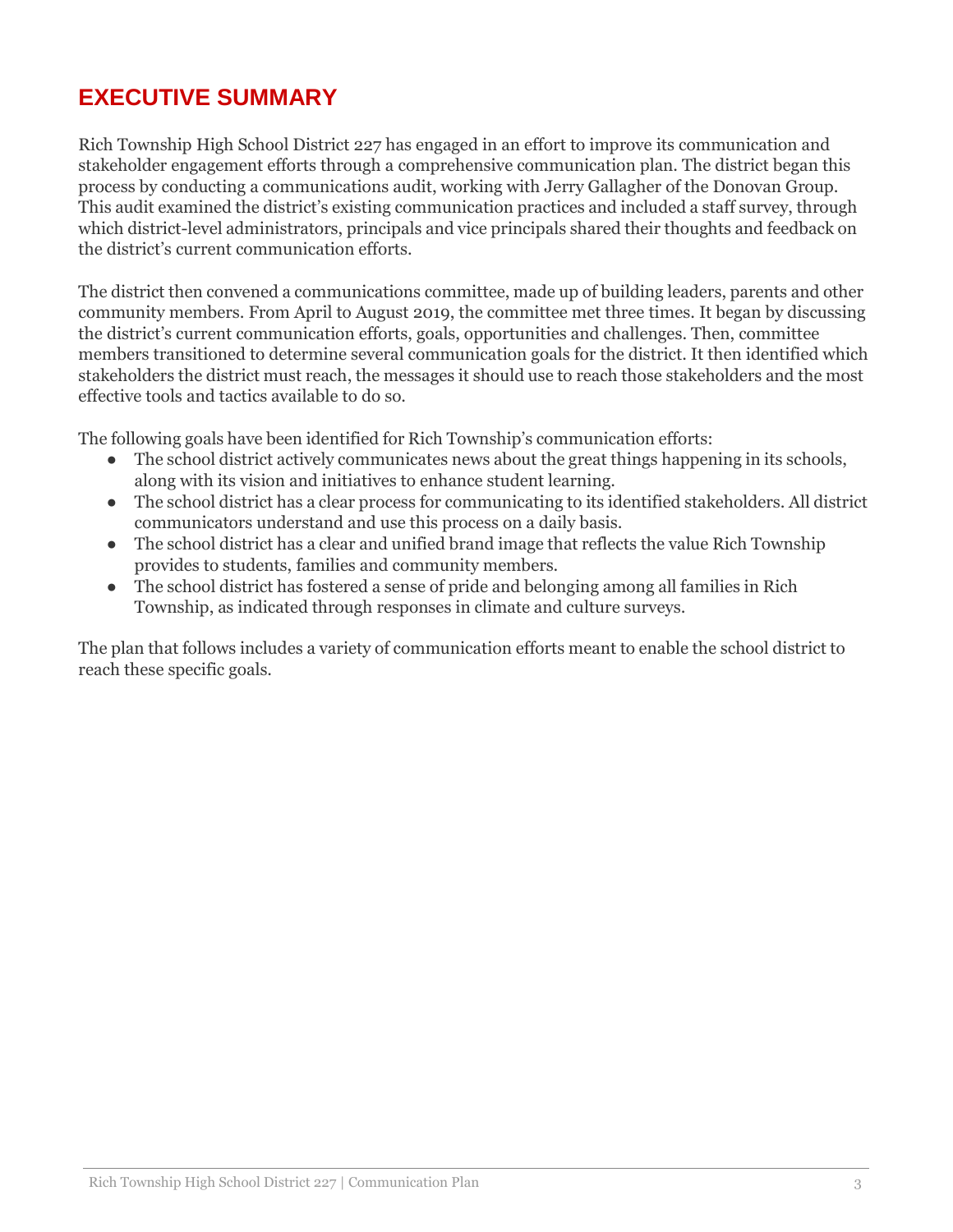# <span id="page-3-0"></span>**PART I — PROCESS, STAKEHOLDERS, MESSAGES & EVALUATION**

# <span id="page-3-1"></span>**A) Communication Audit**

The Donovan Group led a communications audit for the district. This process included an inventory of existing communications efforts, which found district communicators used email, school-based websites, surveys, direct mail and social media as their most common tools and strategies.

In March 2019, Rich Township High School District 227 conducted a survey made available to all teachers, support staff, principals/assistant principals, district-level administrators and other staff throughout its schools. A total of 128 staff members completed the survey.

From the survey data, the Donovan Group found several important trends that would help inform the district's communications planning efforts:

- In general, there appeared to be a lack of cohesion related to the methods and channels that staff should use to communicate. Staff members appeared to use the tools with which they felt most comfortable. This can lead to confusion on the part of both staff and the district's stakeholders, who may not know where to go to receive school and district information.
- In their responses to several questions, staff referred to an inability to reach a wide audience of stakeholders through mass email messages. Many also spoke to the need for improvements to the district and school-level websites.
- While email was cited as the most popular communication channel, there was much concern expressed related to a lack of updated email addresses for parents. This may point to a need to use a greater variety of communication methods, beyond email alone.

# <span id="page-3-2"></span>**B) Planning Process**

Rich Township High School District 227 engaged in a process to create and implement a communication plan. To do so, the school district convened a communications committee. Facilitating this process and committee meetings was Jerry Gallagher of the Donovan Group.

The Donovan Group's planning process involves considering four key questions, detailed below:

- What are five clear communication goals for the district? For this question, we ask: *What will we have accomplished a year from now if we are successful in our communication efforts?*
- Which stakeholders must we reach under each goal? *To accomplish our goals, who do we need to engage? Who comprises our target audiences?*
- Which messages should we use to reach these stakeholders? *Now that we have determined what our goals are and have chosen our stakeholders, which messages do we wish to convey to them?*
- Which tools and tactics should we use to get our messages to our stakeholders? *How can we best reach our target audience in sustainable and scalable ways?*

The final step is the creation of a written plan that builds on the district's communication strengths while addressing its weaknesses. The plan that follows, even when finalized, exists as a living document in that it will be improved in time and revised according to best practices and the needs of the district.

# <span id="page-3-3"></span>**C) Stakeholders**

As Rich Township High School District 227 creates and implements its communication plan, it must carefully consider the audiences with which it will be communicating. These are known as "stakeholders."

This plan engages every member of the district's staff, every single student attending the district's schools and their parents and every community member living in the Rich Township community. However, to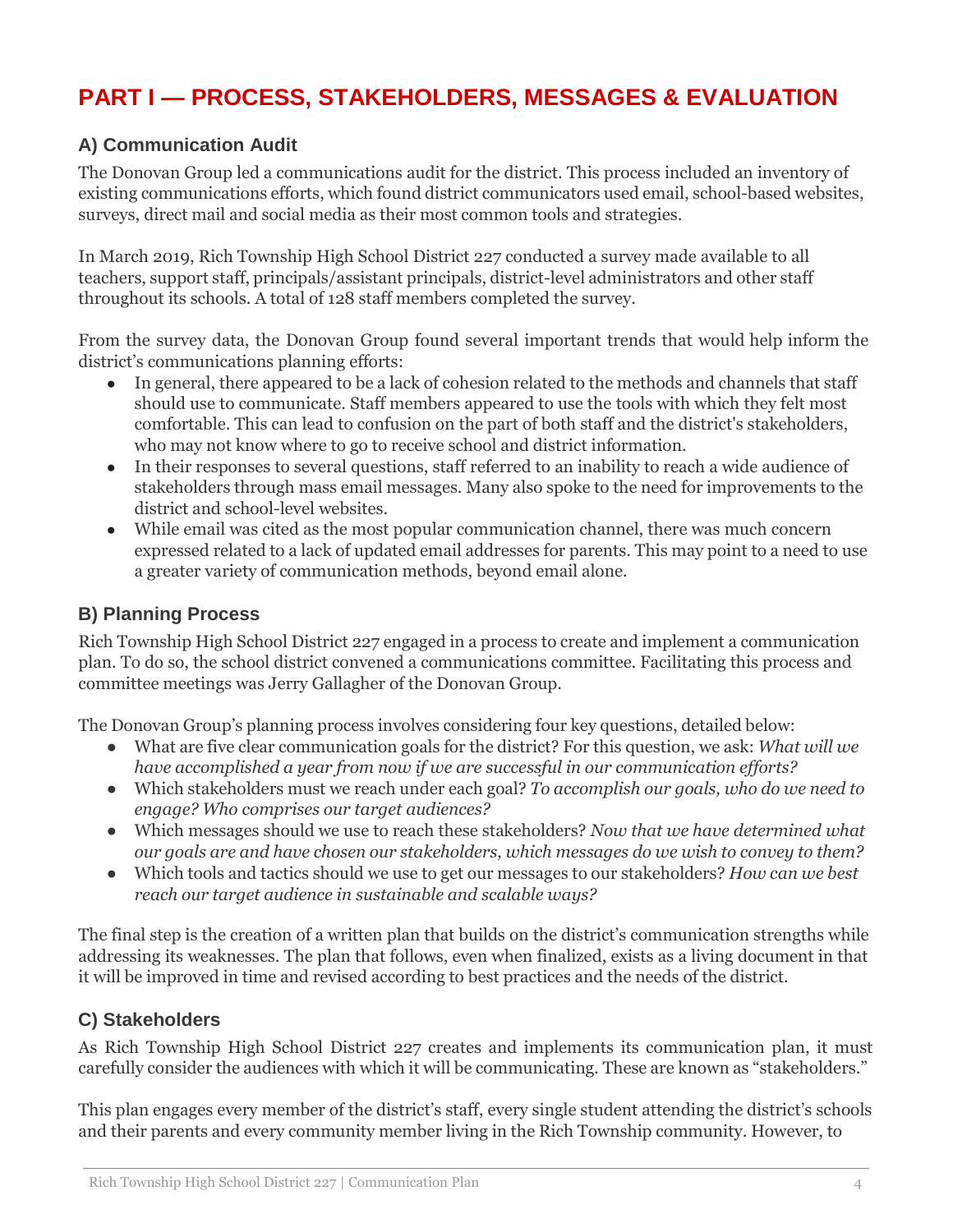effectively implement the plan, the district's audience has been divided into smaller, more specific stakeholder groups:

- Parents/guardians of current students
- Teachers and staff members
- Current students
- Students attending feeder schools
- New parents in the community
- Local business owners and leaders
- General community members
- Senior citizens
- Municipal leaders and state lawmakers
- Local churches and clergy
- Elder residents
- District alumni
- Homeowners' associations
- Service organizations, including Kiwanis and Lions Club
- Tinley Park Convention Center Convention **Center**
- Farmers' market attendees
- Real estate groups
- Advocate South Hospital
- Local news media
- Local businesses (including Culver's, Dunkin' Donuts, Dusty's, Flavorful, Hidden Manna Cafe, Holiday Inn, Home Depot, Kenny's Ribs, McDonald's, Panera, Starbucks & Subway)

# <span id="page-4-0"></span>**D) Key Messages**

Although Rich Township High School District 227 will communicate about a wide variety of issues, events and accomplishments over the next year, there are several core messages district communicators should keep top of mind as they tell the story of Rich Township, its schools and its students and staff. These messages, along with important talking points, are outlined below:

#### **1) Focused on students and student success**

- We expect our students to display grit, determination and integrity in all they do. Those who demonstrate these qualities will do well in school and in life. We believe that building these characteristics will pay huge dividends for our students in the long run.
- We expect our graduates to be prepared to take on the future. In the next few years, we expect our graduates to earn enough credits to be considered college sophomores before they even begin higher education. In the longer term, we expect them to earn a high-paying entry-level career.
- We push our students to reach their full potential through opportunities like 24 Advanced Placement courses, innovative programs, business partnership and dual-credit enrollment with local colleges.

#### **2) Fostering a community of pride**

- Rich Township offers welcoming educational environments for students, parents, families and members of our community. Our schools are a point of pride—it truly means something special to graduate from a Rich Township high school.
- The Rich Township community has rallied around its local high schools. Our students pay a pivotal role in our engaged in the community through service learning, volunteering, fundraisers and more.
- Our band concerts, theater performances, sports and other events provide opportunities for the entire community to come together. Parents whose children have long since graduated still engage with our schools in meaningful ways.

#### **3) Delivering an exceptional academic experience**

• While we have a lot to take pride in, we know that we must always work to get better. We are unwavering in our commitment to continuous improvement through our strategic initiatives, a challenging curriculum and the hiring of outstanding teachers and staff.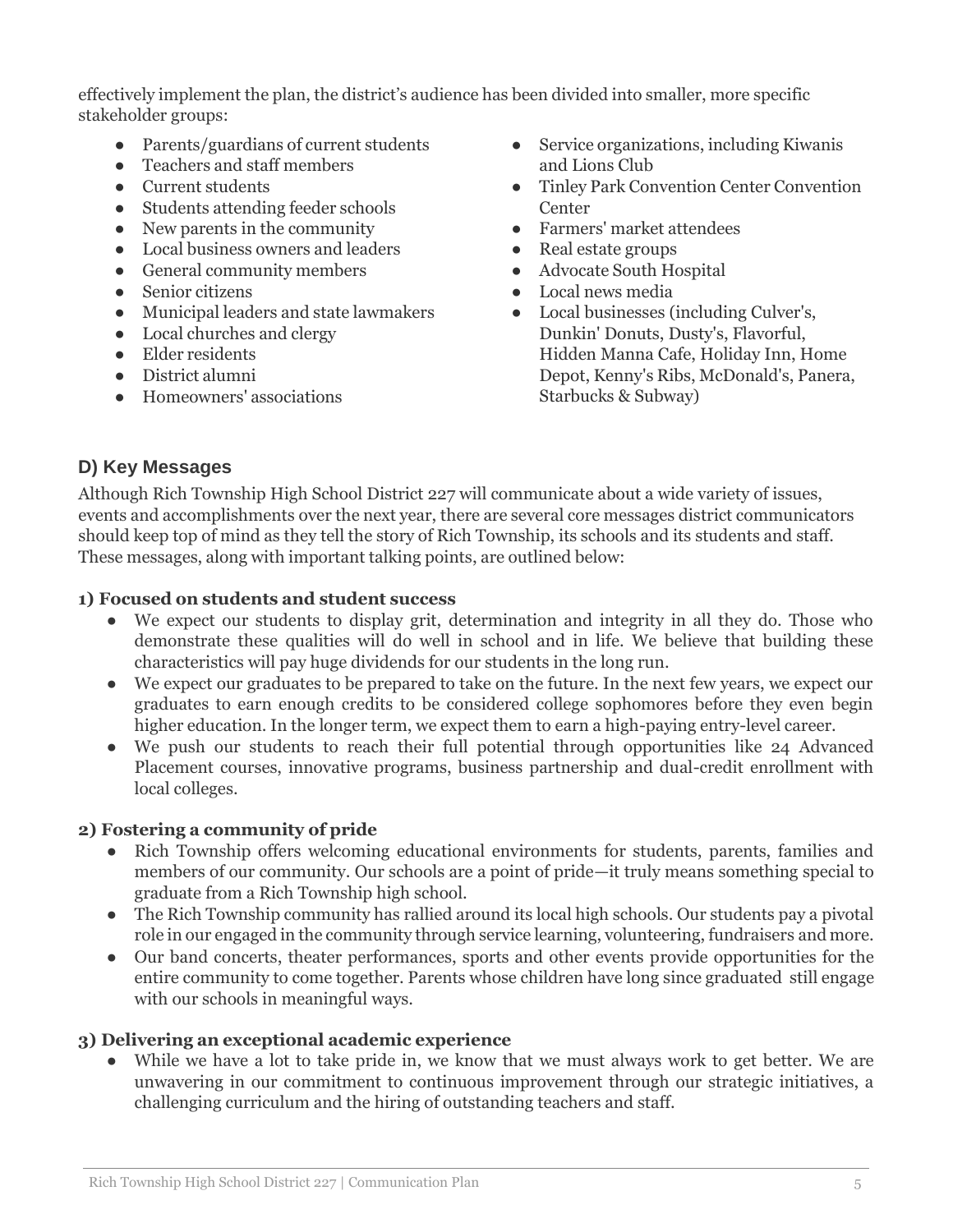- We will continue to improve in offering rigorous academics, discipline-developing athletics and inspiring extracurricular activities that challenge our students in new ways.
- Our highly qualified, talented and passionate educators guide students along their academic journey, offering dynamic learning experiences and the support students need for success in and out of the classroom.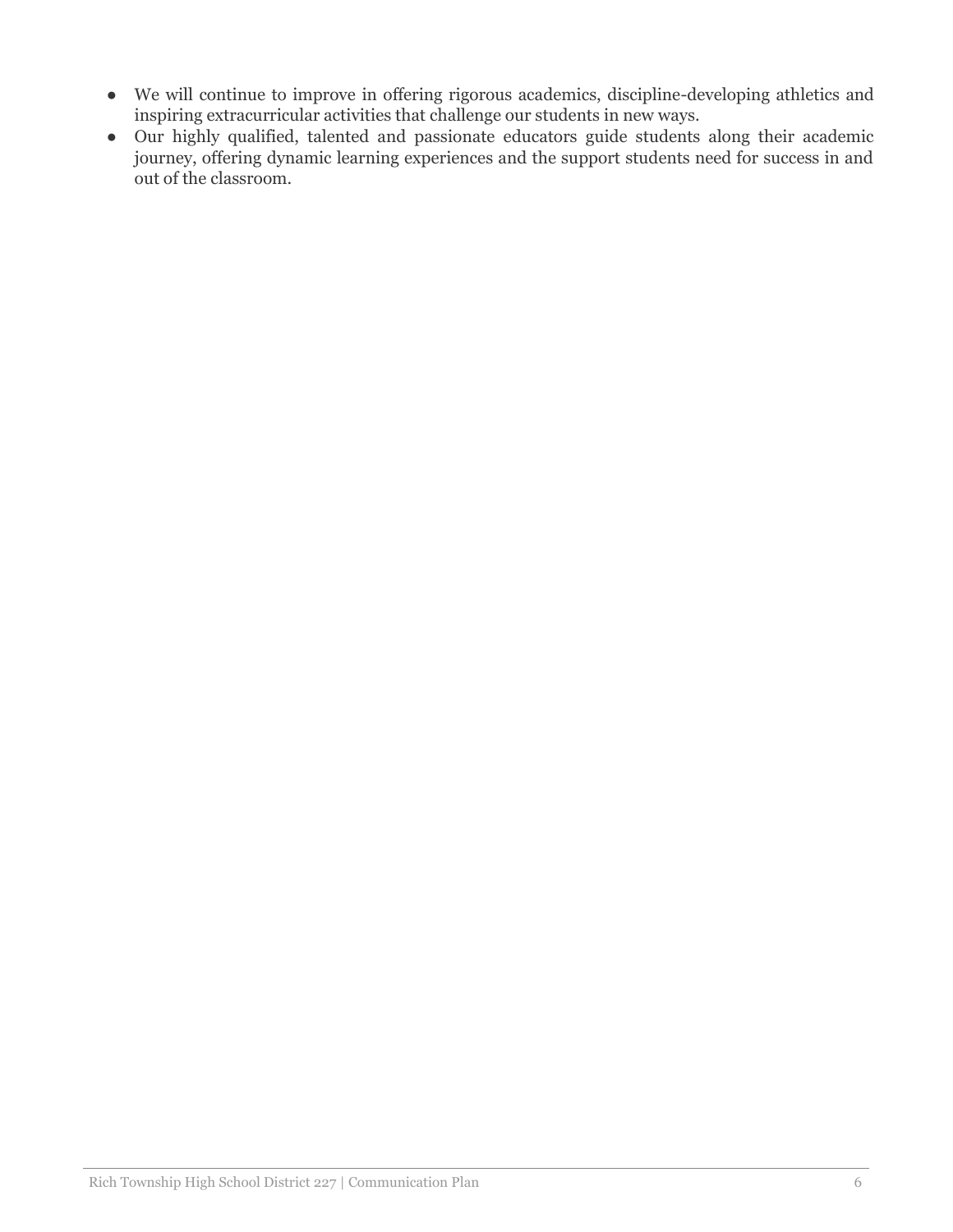# <span id="page-6-0"></span>**PART II — GOALS, STAKEHOLDERS & TACTICS**

Based on the work of the communications committee, the following are several goals for Rich Township High School District 227 to reach over the course of the year. Under each goal are the stakeholders the district looks to reach and the tactics it will use to reach them.

# **GOAL #1: The school district actively communicates news about the great things happening in its schools, along with its vision and initiatives to enhance student learning.**

*The district must build the capacity and processes to regularly share positive news and updates on a consistent basis, using a variety of reliable channels. This includes communicating about school events, program updates, fees, deadlines and other highly relevant information. The district must communicate more clearly with incoming freshmen, making for a more seamless transition from feeder schools.*

#### **Tactics**:

- Creation of a Transition Guide to be shared with parents of incoming freshmen. It will be distributed to all feeder schools and posted on the district's website. The guide will include everything students and families need to know as they transition into District 227.
- Send an email or letter home to parents, informing them of the district's renewed commitment to exceptional communication. The letter should be distributed one week after the communications plan has been finalized.
- Create and distribute a monthly e-newsletter with articles detailing the district's initiatives, recent news and upcoming events to which the entire community is invited.
	- $\circ$  Include a sign-up link on the district's home page. Regularly invite community members to sign up via social media.
- Create and post four updates per week to Facebook, Twitter and (when appropriate) Instagram, focused on:
	- Positive news and events throughout the district's schools.
	- An important milestone the district has reached in recent weeks or months.
	- Key initiatives to increase student achievement.
- Write and submit a quarterly guest article for publication in the *Daily Southtown News*. Focus each article on a district initiative, recent news/events or milestone. Also place this article on the district's website, under "District 227 News."
- Issue a news release or media advisory whenever there is a positive event or news from the district or one of its schools (at least two per month). Send the release to specific reporters at the *Daily Southtown News* and other media outlets that cover the district.
	- Create a template (in Google Drive) to quickly create a news release when there is news to share.
	- Create a list of media contacts for news release distribution.
- Hold a School Shadowing Day, in which students from feeder schools shadow current Rich Township students before they make the transition to high school.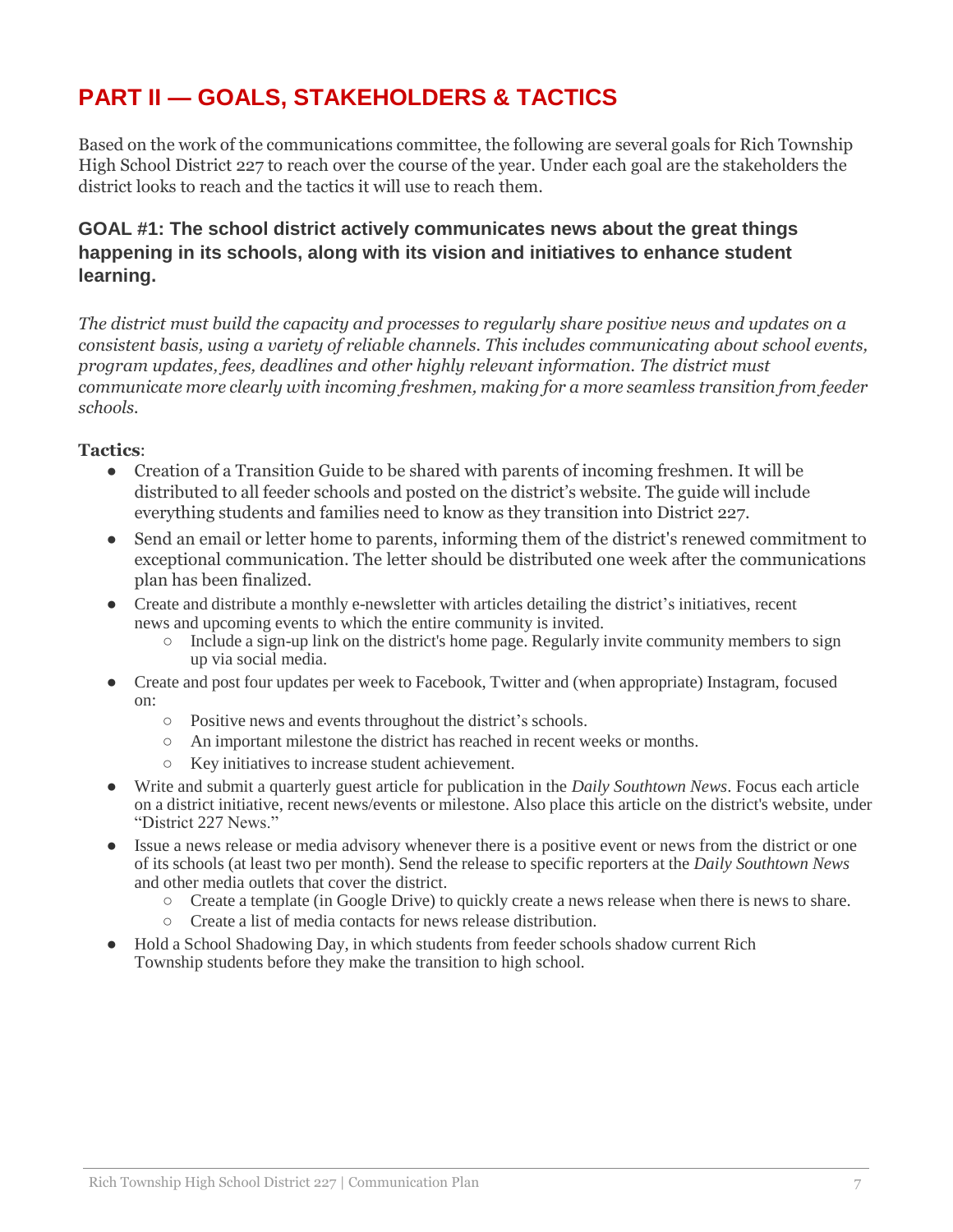# **GOAL #2: The school district has a clear process for communicating to its identified stakeholders, including in urgent or crisis situations. All district communicators understand and use this process on a daily basis.**

*All district communicators must fully understand how and when they should communicate, which* should be a process that is clear and easy to follow. Communicators should know exactly what to do or *who to contact if they have something to share with the community.*

# **Tactics**:

- Creation of a digital Communications Guide, for internal use among the district's communicators. Formatted in a Google Site, the guide will include how the district should communicate both proactively and reactively in various situations. The guide will also outline guidelines and expectations for social media use.
	- Send an initial email update to all district communicators (e.g., principals, district administrators, teachers and staff) unveiling the Communications Guide and explaining why it has been established.
	- Send a monthly e-update to principals, district administrators, teachers and administrative staff explaining the Communications Guide and how they can use it. Include examples of situations and how the guide can help.
	- Conduct in-person professional development for communicators on how they can best use the Communications Guide.
	- Record a short video explaining the Communications Guide and how it can be used. Make the video available to all district communicators.
- Creation of a one-page fact sheet detailing the steps district administrators, principals, teachers and staff should take when communicating in an urgent or crisis situation.
	- $\circ$  Laminate the sheet and make it available to all personnel responsible for communication in these situations. Also make it available for download through the Communication Guide.

# **GOAL #3: The school district has a clear and unified brand image that reflects the value Rich Township provides to students, families and community members.**

*The school district must continue to enhance its image as a unified organization. The district's schools should incorporate this branding into their communications. The external branding should center on the concept of:* Rich in Opportunity. Rich in Innovation. Rich in Community. #RichInStudentSuccess. *Internally, the district will focus on the branding of* #StrongerTogether.

# **Tactics**:

- Create a branding guide for the district, detailing the proper use of logos, colors and fonts to be used across all marketing and communications materials. Include the key messages established in this plan.
- Create a social media guidelines document, detailing how social media profiles should be set up, the types of content that should be posted and other best practices.
- Encourage students to serve as social media content providers for their schools. Create a curriculum to teach students about the long-term benefits and dangers of social media.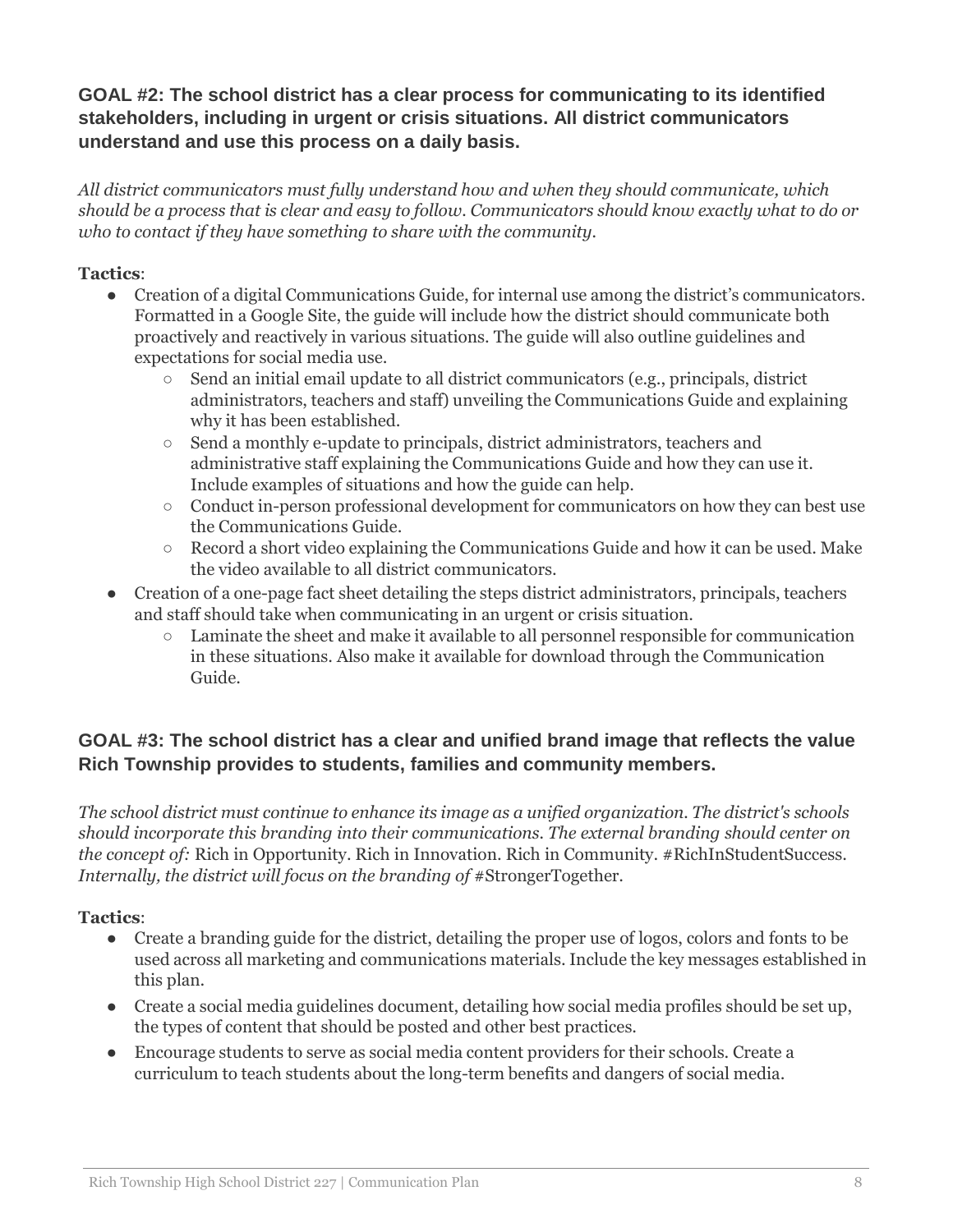● Create a four-panel booklet detailing the school district's core values, academic initiatives and extracurricular opportunities. Distribute to local real estate agents, businesses and other community partners.

# **GOAL #4: The school district has fostered a sense of pride and belonging among all families in Rich Township, as indicated through responses in climate and culture surveys.**

*The district must make measurable progress in how its stakeholders come to think and feel about its schools and the educational programs and services they offer.*

#### **Tactics**:

- Launch a video campaign with the theme "District 227 Stories." The monthly series will feature interviews with current students, alumni, teachers, administrators and business and community leaders to demonstrate the district's core values in action.
- Reach out to local business, civic and church leaders through one-on-one meetings, seeking new ways in which the district and community can work together.
- Conduct a climate survey of district families, seeking feedback on how the district can be more welcoming to all.
	- Develop further actions based on the results of the survey.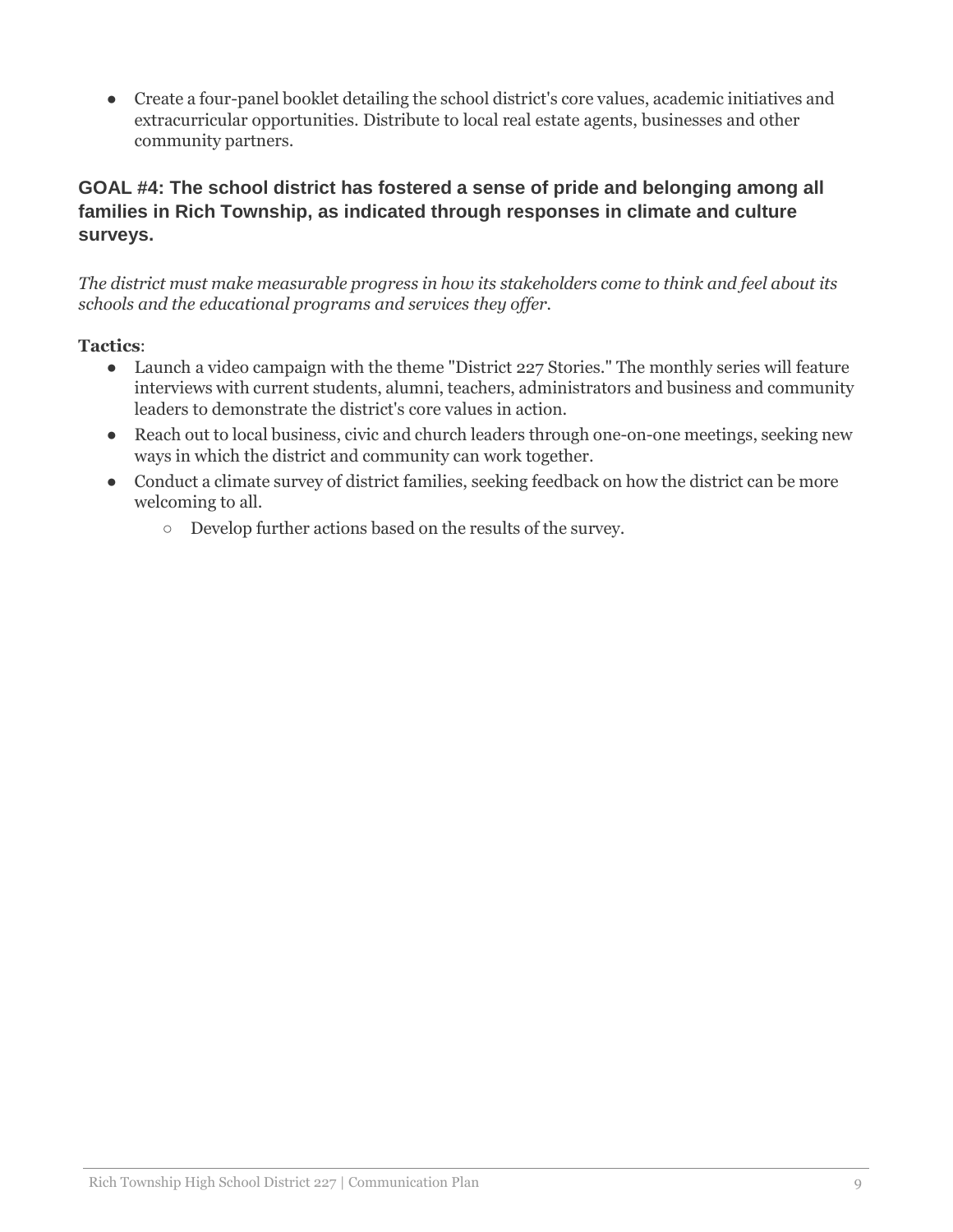# <span id="page-9-0"></span>**PART III — COMMUNICATION ROADMAP**

Based on the goals, stakeholders, messages and tactics outlined above, the following is a suggested roadmap for Rich Township High School District 227 to implement between February and July 2020:

| <b>February</b>         |                                                                                                                                                                                                                                                                                                                                            |
|-------------------------|--------------------------------------------------------------------------------------------------------------------------------------------------------------------------------------------------------------------------------------------------------------------------------------------------------------------------------------------|
| <b>Item</b>             | <b>Description</b>                                                                                                                                                                                                                                                                                                                         |
| Social Media            | Create and post daily social media updates to the district's Facebook and Twitter<br>pages. Focus should be on:<br>Positive news and events throughout the district's schools.<br>An important milestone the district has reached in recent weeks or months.<br>$\bullet$<br>Key initiatives to increase student achievement.<br>$\bullet$ |
| Template                | Create template (in Google Drive) to quickly create a news release when there is<br>news to share. Create a list of media contacts for news release distribution.                                                                                                                                                                          |
| <b>News Release</b>     | Write and distribute a news release or media advisory whenever there is a positive<br>event or news from the district or one of its schools (at least two per month). Send<br>the release to specific reporters at the Daily Southtown News and other media<br>outlets that cover the district.                                            |
| Newsletter              | Create the first monthly e-newsletter, with articles detailing the district's<br>initiatives, recent news and upcoming events to which the entire community is<br>invited.                                                                                                                                                                 |
| <b>Transition Guide</b> | Create draft of a Transition Guide to be shared with parents of incoming freshmen.<br>It will be distributed to all feeder schools and posted on the district's website. The<br>guide will include everything students and families need to know as they transition<br>into District 227.                                                  |
| <b>Email Message</b>    | Write an email to all district families, informing them of the district's renewed<br>commitment to exceptional communication. Distribute the email once finalized.                                                                                                                                                                         |

| <b>March</b>        |                                                                                                                                                                                                                                                                                                                                            |
|---------------------|--------------------------------------------------------------------------------------------------------------------------------------------------------------------------------------------------------------------------------------------------------------------------------------------------------------------------------------------|
| <b>Item</b>         | <b>Description</b>                                                                                                                                                                                                                                                                                                                         |
| Social Media        | Create and post daily social media updates to the district's Facebook and Twitter<br>pages. Focus should be on:<br>Positive news and events throughout the district's schools.<br>An important milestone the district has reached in recent weeks or months.<br>$\bullet$<br>Key initiatives to increase student achievement.<br>$\bullet$ |
| <b>News Release</b> | Write and distribute a news release or media advisory whenever there is a positive<br>event or news from the district or one of its schools (at least two per month). Send<br>the release to specific reporters at the <i>Daily Southtown News</i> and other media<br>outlets that cover the district.                                     |
| Newsletter          | Distribute the first monthly e-newsletter.                                                                                                                                                                                                                                                                                                 |
| Newsletter          | Create the April e-newsletter, with articles detailing the district's initiatives, recent                                                                                                                                                                                                                                                  |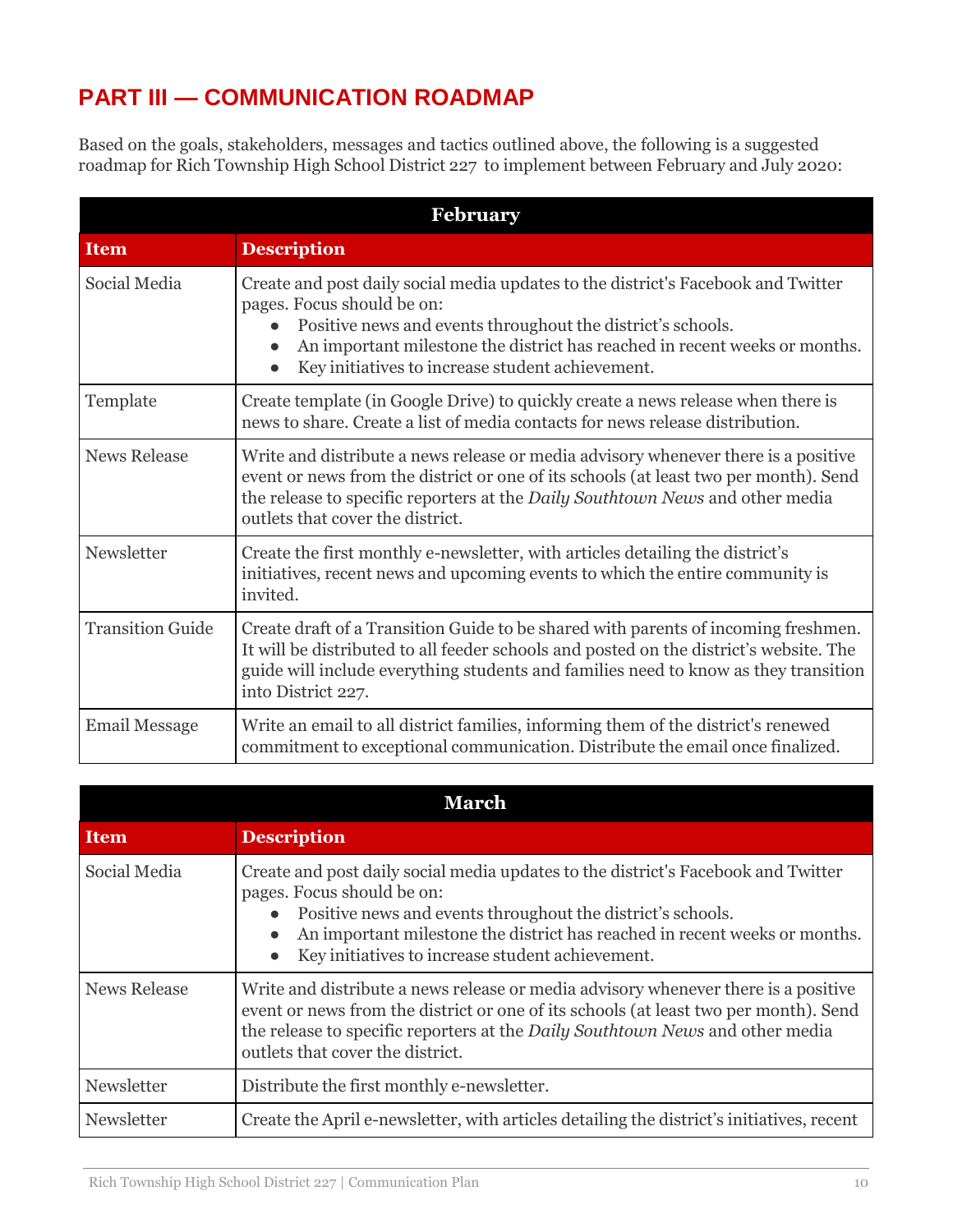|                         | news and upcoming events to which the entire community is invited.                                                                                                                                                                                                                                              |
|-------------------------|-----------------------------------------------------------------------------------------------------------------------------------------------------------------------------------------------------------------------------------------------------------------------------------------------------------------|
| <b>Email Message</b>    | Send an initial email update to principals, district administrators and<br>administrative staff unveiling the Communications Guide and why it has been<br>established. Reinforce that it is a resource to help them communicate better and<br>more easily manage crisis situations.                             |
| <b>Transition Guide</b> | Finalize the Transition Guide and post to the district's website. Distribute the<br>guide to all feeder schools.                                                                                                                                                                                                |
| Planning                | Begin planning for the first School Shadowing Day, in which students from feeder<br>schools shadow current Rich Township students before they make the transition to<br>high school. The event will be held in mid-May.                                                                                         |
| <b>Fact Sheet</b>       | Create a one-page fact sheet detailing the steps district administrators, principals,<br>teachers and staff should take when communicating in an urgent or crisis<br>situation.<br>Laminate the sheet and make it available to all personnel responsible for<br>$\bullet$<br>communication in these situations. |

| <b>April</b>          |                                                                                                                                                                                                                                                                                                                               |
|-----------------------|-------------------------------------------------------------------------------------------------------------------------------------------------------------------------------------------------------------------------------------------------------------------------------------------------------------------------------|
| <b>Item</b>           | <b>Description</b>                                                                                                                                                                                                                                                                                                            |
| Social Media          | Create and post daily social media updates to the district's Facebook and Twitter<br>pages. Focus should be on:<br>Positive news and events throughout the district's schools.<br>An important milestone the district has reached in recent weeks or months.<br>$\bullet$<br>Key initiatives to increase student achievement. |
| <b>News Release</b>   | Write and distribute a news release or media advisory whenever there is a positive<br>event or news from the district or one of its schools (at least two per month). Send<br>the release to specific reporters at the Daily Southtown News and other media<br>outlets that cover the district.                               |
| Newsletter            | Distribute the April monthly e-newsletter.                                                                                                                                                                                                                                                                                    |
| Newsletter            | Create the May e-newsletter, with articles detailing the district's initiatives, recent<br>news and upcoming events to which the entire community is invited.                                                                                                                                                                 |
| <b>Guest Article</b>  | Write and submit a quarterly guest article for publication in the Daily Southtown<br>News. Focus the article on a district initiative, recent news/events or milestone.<br>Also place this article on the district's website, under "District 227 News."                                                                      |
| Video                 | Record a short video explaining the Communications Guide and how it can be<br>used. Make the video available to all district communicators.                                                                                                                                                                                   |
| <b>Branding Guide</b> | Create a branding guide for the district, detailing the proper use of logos, colors<br>and fonts to be used across all marketing and communications materials. Include<br>the key messages established in this plan.                                                                                                          |
| Social Media<br>Guide | Create a social media guidelines document, detailing how social media profiles<br>should be set up, the types of content that should be posted and other best<br>practices.                                                                                                                                                   |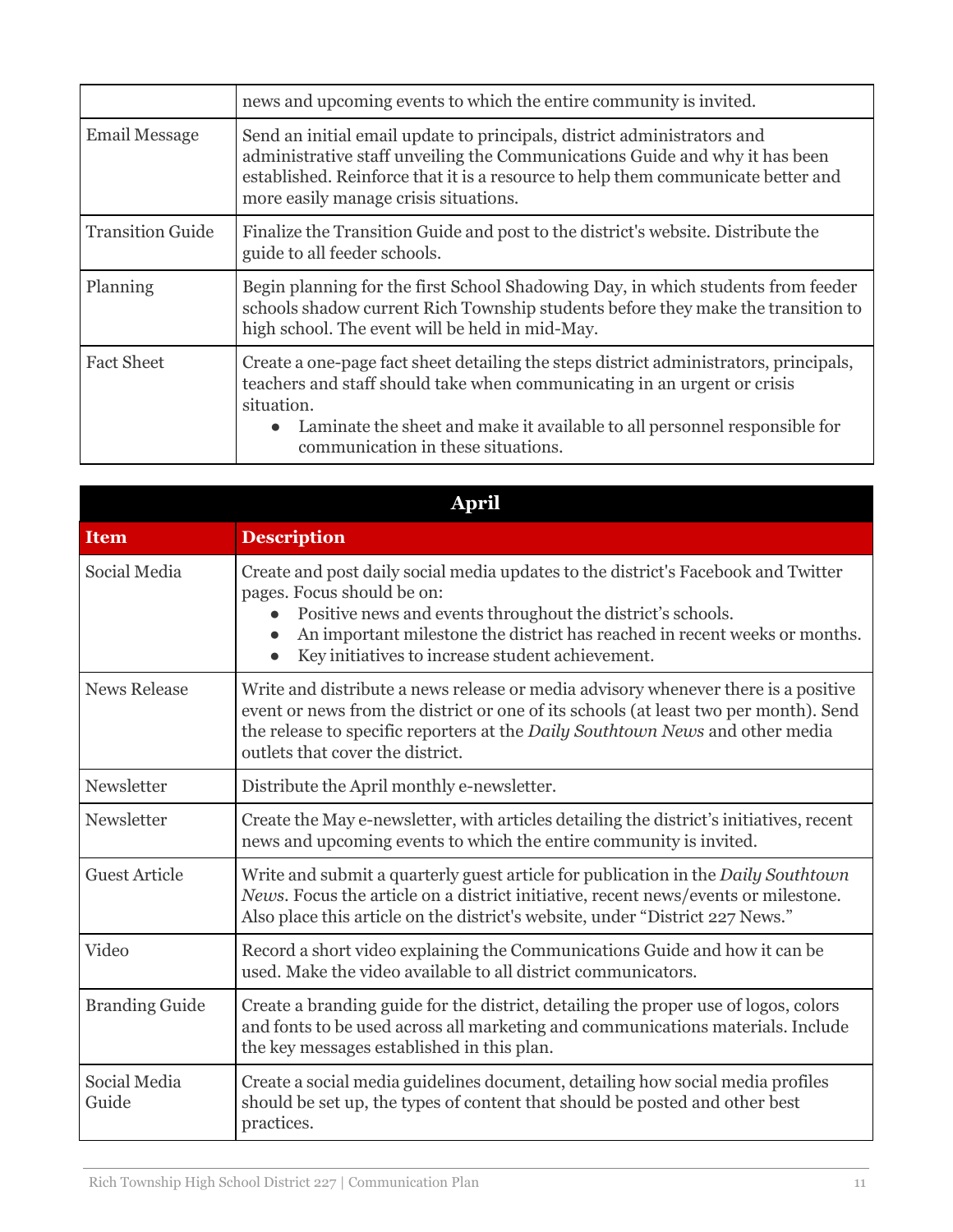| <b>May</b>          |                                                                                                                                                                                                                                                                                                                     |
|---------------------|---------------------------------------------------------------------------------------------------------------------------------------------------------------------------------------------------------------------------------------------------------------------------------------------------------------------|
| <b>Item</b>         | <b>Description</b>                                                                                                                                                                                                                                                                                                  |
| Social Media        | Create and post daily social media updates to the district's Facebook and Twitter<br>pages. Focus should be on:<br>Positive news and events throughout the district's schools.<br>An important milestone the district has reached in recent weeks or<br>months.<br>Key initiatives to increase student achievement. |
| <b>News Release</b> | Write and distribute a news release or media advisory whenever there is a positive<br>event or news from the district or one of its schools (at least two per month). Send<br>the release to specific reporters at the Daily Southtown News and other media<br>outlets that cover the district.                     |
| Newsletter          | Distribute the May monthly e-newsletter.                                                                                                                                                                                                                                                                            |
| Newsletter          | Create the June e-newsletter, with articles detailing the district's initiatives, recent<br>news and upcoming events to which the entire community is invited.                                                                                                                                                      |
| Event               | Hold first School Shadowing Day, in which students from feeder schools shadow<br>current Rich Township students before they make the transition to high school.                                                                                                                                                     |
| Email               | Send a monthly e-update to principals, district administrators, teachers and<br>administrative staff explaining the Communications Guide and how they can use<br>it. Include examples of situations and how the guide can help.                                                                                     |
| <b>Booklet</b>      | Begin creation of a four-panel booklet detailing the school district's core values,<br>academic initiatives and extracurricular opportunities. This will be distributed to<br>local real estate agents, businesses and other community partners.                                                                    |

| June                |                                                                                                                                                                                                                                                                                                                               |
|---------------------|-------------------------------------------------------------------------------------------------------------------------------------------------------------------------------------------------------------------------------------------------------------------------------------------------------------------------------|
| <b>Item</b>         | <b>Description</b>                                                                                                                                                                                                                                                                                                            |
| Social Media        | Create and post daily social media updates to the district's Facebook and Twitter<br>pages. Focus should be on:<br>Positive news and events throughout the district's schools.<br>An important milestone the district has reached in recent weeks or months.<br>$\bullet$<br>Key initiatives to increase student achievement. |
| <b>News Release</b> | Write and distribute a news release or media advisory whenever there is a positive<br>event or news from the district or one of its schools (at least two per month). Send<br>the release to specific reporters at the <i>Daily Southtown News</i> and other media<br>outlets that cover the district.                        |
| Newsletter          | Distribute the June monthly e-newsletter.                                                                                                                                                                                                                                                                                     |
| Newsletter          | Create the July e-newsletter, with articles detailing the district's initiatives, recent<br>news and upcoming events to which the entire community is invited.                                                                                                                                                                |
| Email Message       | Send a monthly e-update to principals, district administrators, teachers and                                                                                                                                                                                                                                                  |